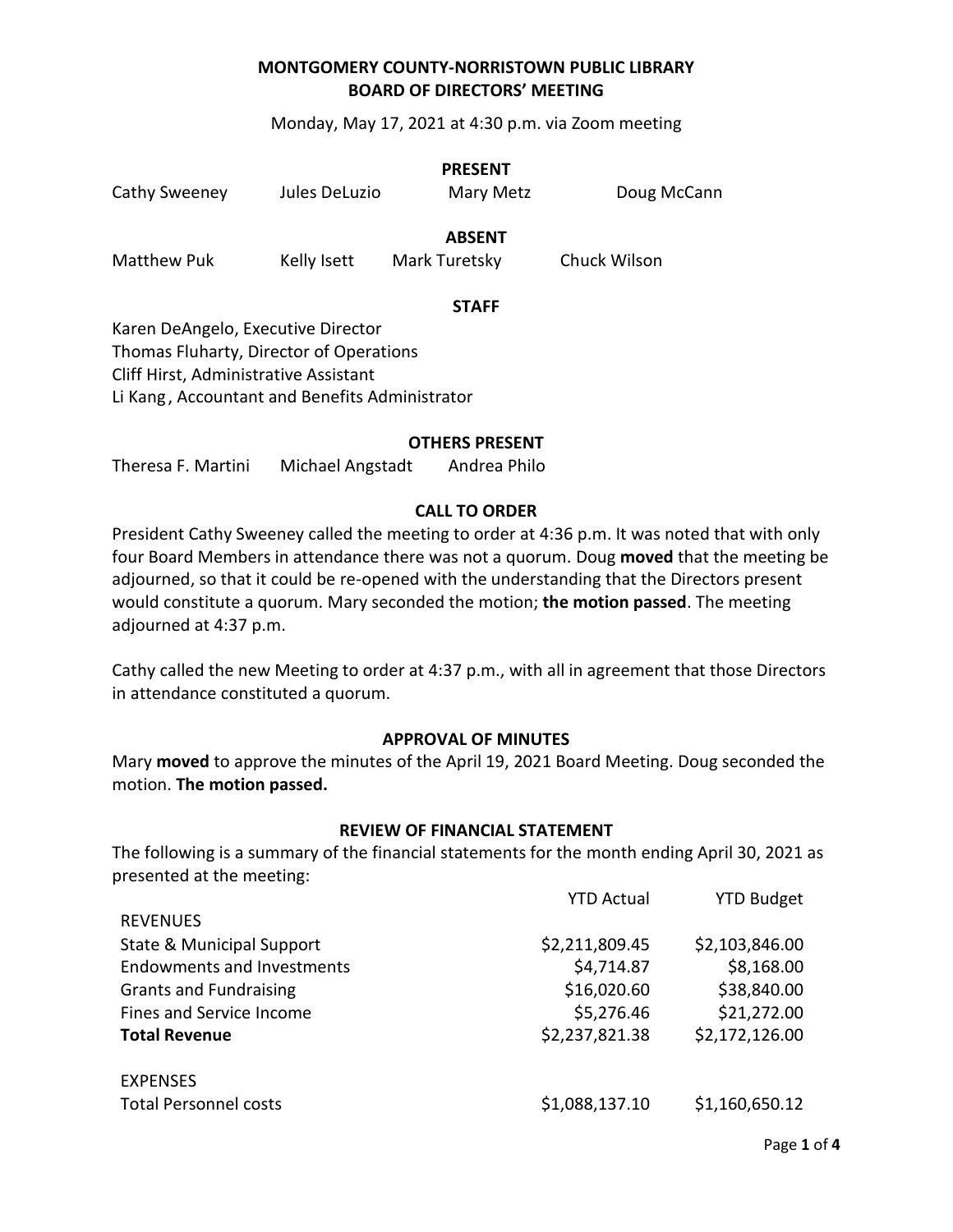| Library Materials     | \$84,635.38    | \$241,974.60   |
|-----------------------|----------------|----------------|
| Furniture & Equipment | \$7,614.96     | \$13,066.6     |
| Automation            | \$26,396.97    | \$38,758.36    |
| Operating expenses    | \$172,157.86   | \$177,848.53   |
| <b>Total Expenses</b> | \$1,378,942.27 | \$1,632,298.21 |

Jules **moved** to approve the financial statements and file them for audit. Doug seconded the motion. **The motion passed.** 

### **APPROVAL OF BILLS OVER \$1,000**

Jules **moved** to approve the bills over \$1,000. Mary seconded the motion. **The motion passed.**

### **PRESIDENT'S REPORT**

Cathy Sweeney

Cathy noted that on Thursday, May 6, 2021 Karen DeAngelo appeared above the fold on the front page of the Philadelphia Inquirer in an article by journalist Allison Steele. The article presented Karen and the Library in a favorable way, although it questioned the practice of quarantining library materials during the pandemic.

Cathy noted that the annual fundraiser, this year dubbed "Booktoberfest," will be held at the Elmwood Park Zoo on Thursday, October 14, 2021 from 5 p.m. to 8 p.m. The Administration would like the Board's help in finding a musician to perform at the event, as the N Town Band is no longer performing. Cliff plans to share sponsorship, ticket, and raffle basket information and materials with the Board at the June meeting.

Cathy noted that there is a chance that the Board will need to meet in July and/or August. We have set aside Monday, July 19 and Monday, August 16 as prospective meeting dates in case a meeting or meetings is/are needed.

# **EXECUTIVE DIRECTOR'S REPORT**

Karen DeAngelo

Karen presented her report. She noted that David Belanger of the Lower Merion Township Library System suggests that there may be some hope for an increase in State aid in the forthcoming State budget. Karen introduced Tom Fluharty to the Board. Karen recently appointed Tom to the new position of Director of Operations. Tom reported on his efforts to recruit inter-library delivery drivers. All respondents so far have come from our employment posting on Indeed. Karen noted that the District Negotiated Agreement for 2021-2022 is being developed. District Directors approved an increase in the starting wage that we pay our interlibrary delivery drivers to \$16.25 per hour. We have three open driver positions and we need to hire new drivers as soon as possible, and we were not offering anything close to the prevailing wage for drivers.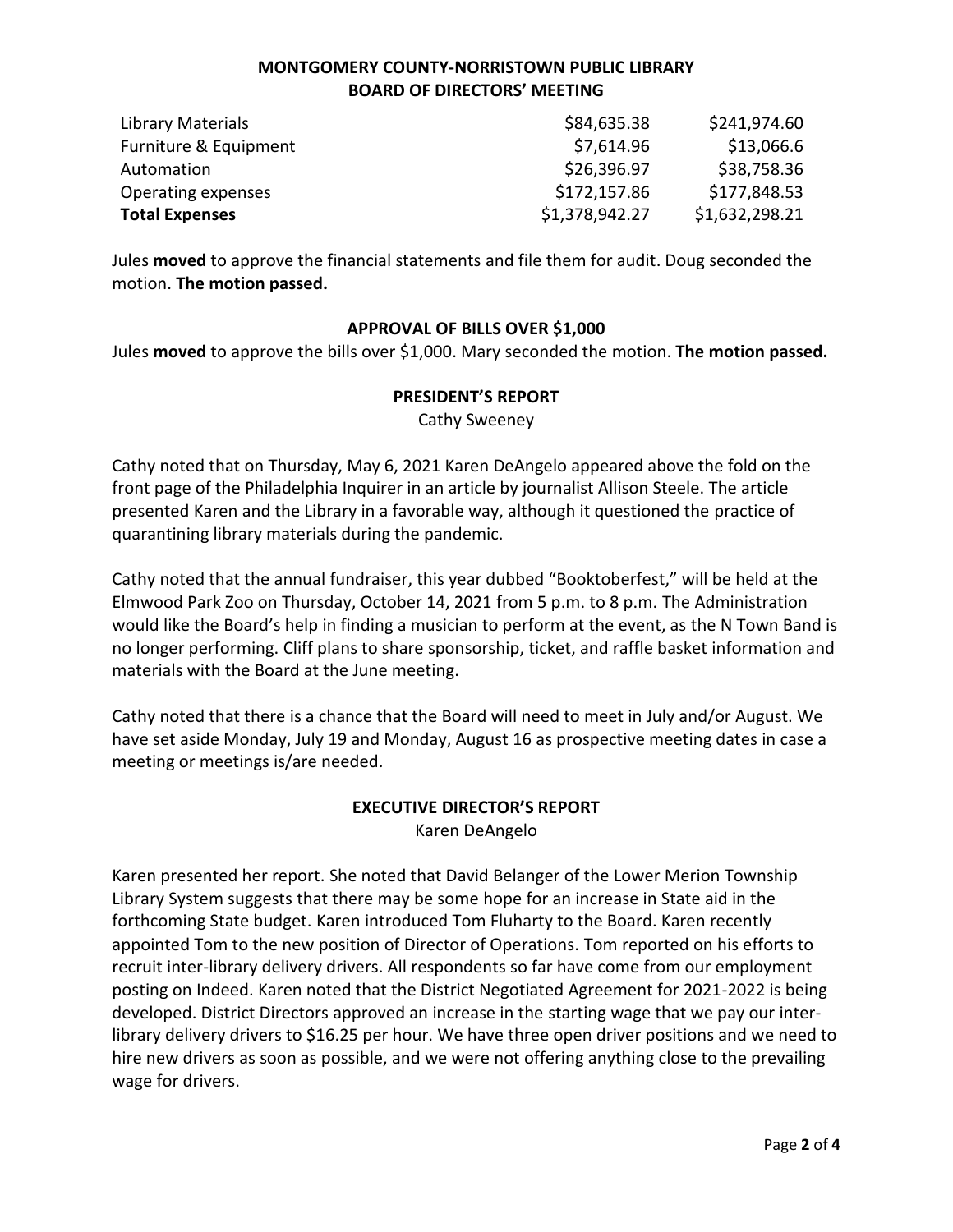Karen reported that she will be working with the Heads and Branch managers on Thursday of this week to develop a reopening plan in light of the Governor's announcement that all COVID-19 restrictions except for the mask mandate will be lifted on May 31, 2021. Karen expects that we will continue to require that patrons wear masks when inside our buildings. She intends to allow staff who provide documentation as fully-vaccinated to remove their masks in staff-only areas.

Karen intends to engage with Commissioner Arkoosh on the questions of the condition of the Main Library building and staff pay. Commissioner Arkoosh stated at recent ICN meeting that improving the condition of County buildings and ensuring that all County workers earn at least \$15 per hour have been priorities for her.

Mary **moved** to provide all staff who present documentation that they are fully vaccinated against COVID-19 with 4 hours of paid time off. Jules seconded the motion. **The motion passed.** 

Doug **moved** to approve an across-the-board staff raise of 2 percent to be effective July 1, 2021. Jules seconded the motion. **The motion passed.**

# **FRIENDS OF MONTGOMERY DISTRICT LIBRARY CENTER REPORT** Doug McCann

Doug reported that the Friends received 220 single-use Morris Arboretum passes in lieu of the annual pass that was rescinded; 50 passes have been given to MC-NPL for summer reading prizes, the remaining will be given to Friends' members. The Friends are considering an open house event in October around the time of Booktoberfest.

## **NEW BUSINESS**

Jules **moved** to approve the 2022 Board Meeting Dates and Holiday Schedule as presented at the meeting. This schedule includes Martin Luther King Jr. Day as a paid holiday and excludes Good Friday as a paid holiday. Mary seconded the motion. **The motion passed.** 

## **PUBLIC COMMENTS**

None.

## **EXECUTIVE SESSION**

Jules **moved** to adjourn the meeting and go into Executive Session. Mary seconded the motion. **The motion passed.** The Board went into Executive Session at 5:23 p.m.

Doug **moved** to elect Theresa F. Martini to the board to fill the board seat left vacant by the departure of Matt Puk, whose term ends on December 31, 2023. Mary seconded the motion. **The motion passed.** The board returned to regular session at 5:27 p.m.